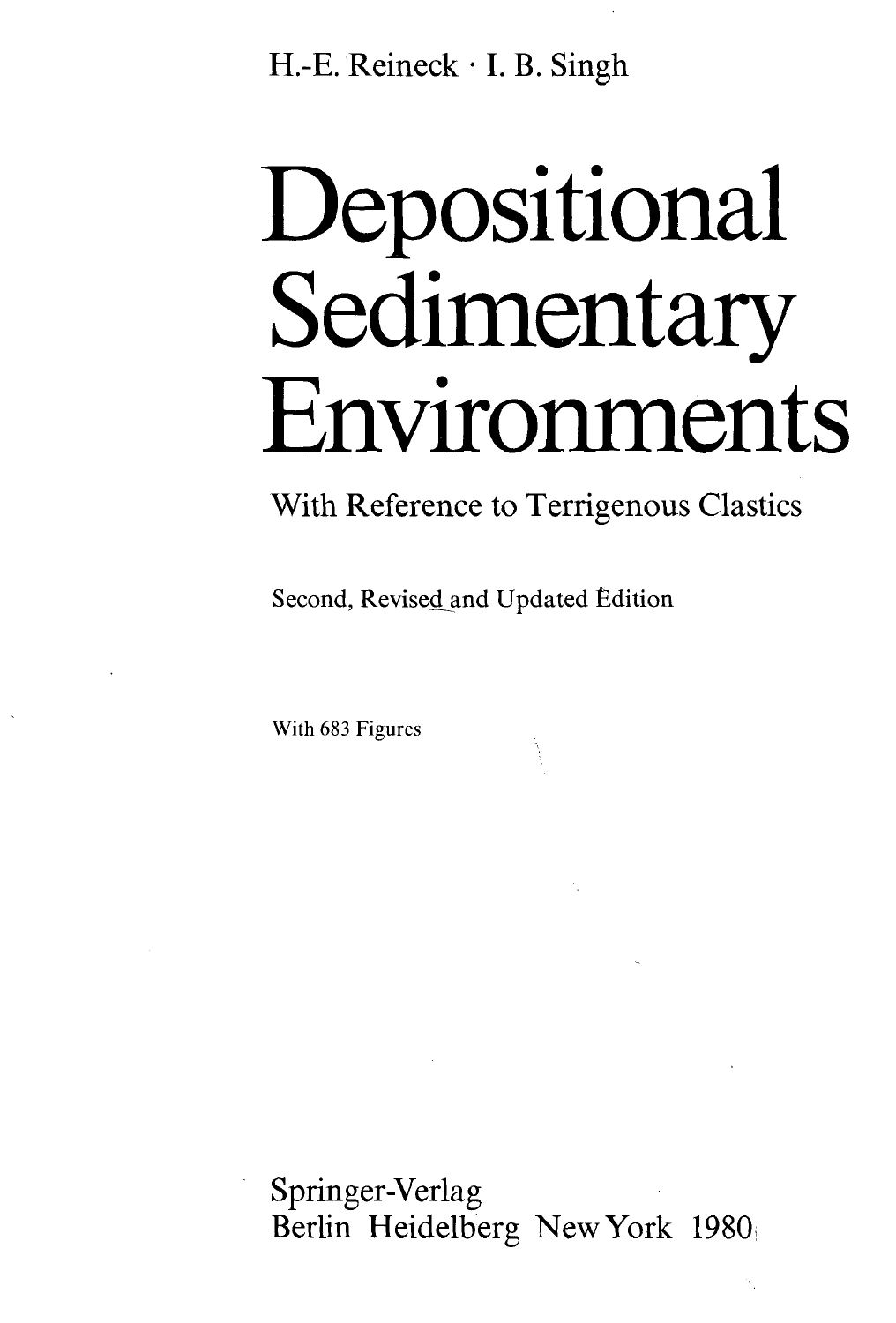## **Contents**

 $\sim$ 

 $\bar{z}$ 

## Part I. Primary Structures and Textures

|                                                                                                                                                                                                                                                                  | 3                                                                                                  |
|------------------------------------------------------------------------------------------------------------------------------------------------------------------------------------------------------------------------------------------------------------------|----------------------------------------------------------------------------------------------------|
|                                                                                                                                                                                                                                                                  | 5                                                                                                  |
|                                                                                                                                                                                                                                                                  | 8                                                                                                  |
|                                                                                                                                                                                                                                                                  | 8<br>8                                                                                             |
|                                                                                                                                                                                                                                                                  | $\mathbf{Q}$<br>11                                                                                 |
| Hydrodynamic Factors and Bedforms in Water                                                                                                                                                                                                                       | 12                                                                                                 |
| Flow Regime<br>Lower Flow Regime<br>Lower Flow Regime<br>Plane Bed Without Movement<br>Plane Bed with Sediment Movement<br>Megaripples and Sand Waves<br>Rate of Migration of Bedforms<br>Bedforms, Stream Power, and Water Depth<br>Depth-Velocity-Size Diagram | 12<br>12<br>12<br>13<br>13<br>13<br>14<br>14<br>15<br>15<br>16<br>16<br>17<br>17<br>18<br>18<br>20 |
|                                                                                                                                                                                                                                                                  | 22                                                                                                 |
| Pattern of Flow over a Lee Face of a Small Ripple,<br>a Megaripple, and "Microdeltas"                                                                                                                                                                            | 22<br>22<br>23<br>25                                                                               |
| Zone of Mixing $\ldots \ldots \ldots \ldots \ldots \ldots \ldots \ldots \ldots$<br>Development of Lamination in the Lee Face                                                                                                                                     | 26<br>26<br>26<br>27                                                                               |
| Variables Controlling the Shape and Slope of Foreset<br>Laminae<br>Causes for the Production of Foreset Laminae of Varying                                                                                                                                       | 29                                                                                                 |
|                                                                                                                                                                                                                                                                  | 29                                                                                                 |

Ñ,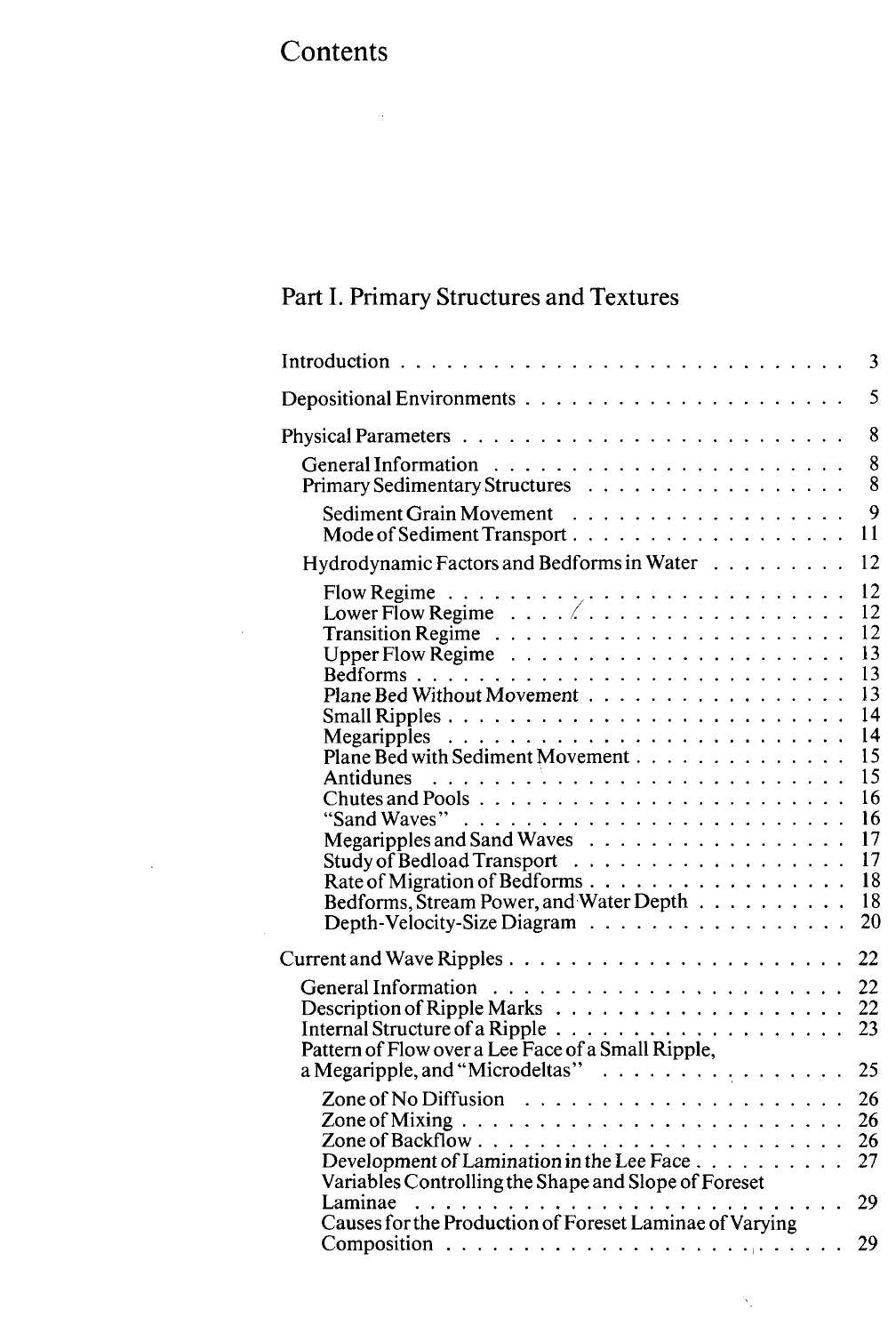$\bar{z}$ 

| Sediment Movement in Symmetrical Wave Ripples<br>Sediment Movement in Asymmetrical Wave Ripples<br>Wave Ripples $\ldots \ldots \ldots \ldots \ldots \ldots \ldots \ldots \ldots$ | 30<br>31<br>32       |
|----------------------------------------------------------------------------------------------------------------------------------------------------------------------------------|----------------------|
|                                                                                                                                                                                  | 32<br>33             |
|                                                                                                                                                                                  | 36                   |
|                                                                                                                                                                                  | 36<br>40<br>44<br>47 |
| Combined Current/Wave Ripples                                                                                                                                                    | 48                   |
| Longitudinal Combined Current/Wave Ripples<br>Transverse Combined Current/Wave Ripples                                                                                           | 48<br>48             |
|                                                                                                                                                                                  | 49<br>49             |
| Movement of Sand in a Wind Regime                                                                                                                                                | 49<br>50<br>51       |
| Tables for the Identification of Ripples<br>Distribution of Ripples in Various Depositional Environments.                                                                        | 52<br>52             |
|                                                                                                                                                                                  | 56                   |
| Mud and Sand Volcanoes and Other Similar Features                                                                                                                                | 56                   |
|                                                                                                                                                                                  | 58                   |
|                                                                                                                                                                                  | 59                   |
|                                                                                                                                                                                  | 60                   |
|                                                                                                                                                                                  | 61                   |
|                                                                                                                                                                                  | 62                   |
|                                                                                                                                                                                  | 63                   |
|                                                                                                                                                                                  | 64                   |
|                                                                                                                                                                                  | 64                   |
|                                                                                                                                                                                  | 65                   |
|                                                                                                                                                                                  | 65<br>65             |
| Antiripplets (Adhesion Ripples) $\ldots \ldots \ldots \ldots \ldots$<br>Bubble Sand Structure and Other Bubble Cavities                                                          | 66                   |
|                                                                                                                                                                                  | 67                   |
|                                                                                                                                                                                  | 68                   |
|                                                                                                                                                                                  | 71                   |
| Channels                                                                                                                                                                         | 71                   |
|                                                                                                                                                                                  |                      |
|                                                                                                                                                                                  | 73                   |
|                                                                                                                                                                                  | 73                   |
|                                                                                                                                                                                  | 74                   |
|                                                                                                                                                                                  | 75                   |
| Longitudinal Furrows and Ridges                                                                                                                                                  | 75                   |
| Triangular Marks Tapering Down-Current                                                                                                                                           | 76                   |
|                                                                                                                                                                                  | 76                   |
| Harrow Marks                                                                                                                                                                     | 77<br>77             |
|                                                                                                                                                                                  |                      |
|                                                                                                                                                                                  | 78                   |
|                                                                                                                                                                                  | 78                   |
|                                                                                                                                                                                  | 78                   |
|                                                                                                                                                                                  | 79                   |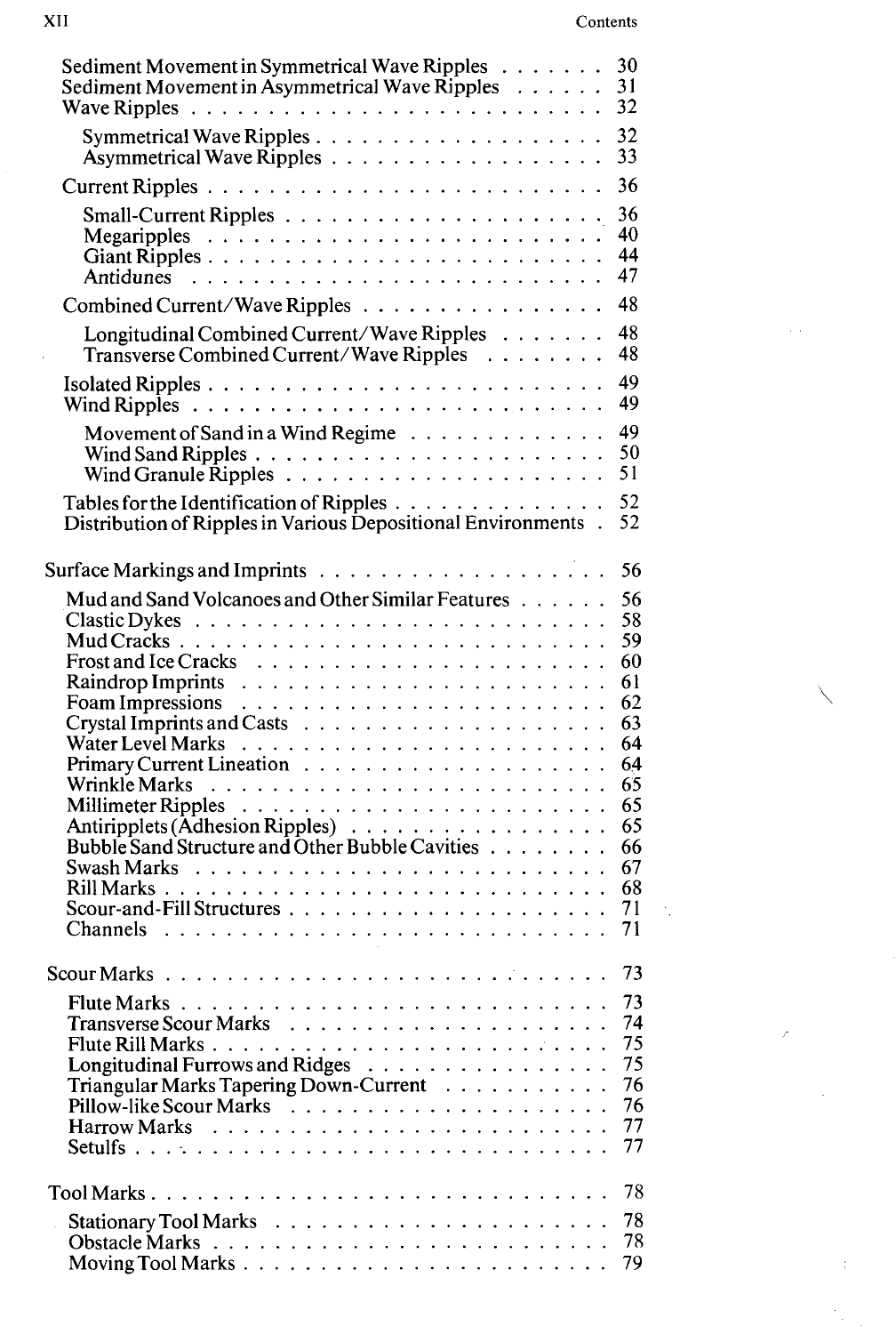|                                                                                              | 80       |
|----------------------------------------------------------------------------------------------|----------|
|                                                                                              | 81       |
|                                                                                              | 81<br>82 |
|                                                                                              | 82       |
|                                                                                              | 82       |
|                                                                                              |          |
| Penecontemporaneous Deformation Structures                                                   | 84       |
|                                                                                              | 84       |
| Ball-and-Pillow Structure                                                                    | 86       |
|                                                                                              | 87<br>89 |
|                                                                                              | 90       |
|                                                                                              | 93       |
|                                                                                              | 95       |
|                                                                                              |          |
| $Cross\text{-}bedding \dots \dots \dots \dots \dots \dots \dots \dots \dots \dots$           | 95<br>97 |
|                                                                                              |          |
| Small-ripple Bedding $\ldots \ldots \ldots \ldots \ldots \ldots \ldots \ldots 101$           |          |
|                                                                                              |          |
|                                                                                              |          |
|                                                                                              |          |
|                                                                                              |          |
|                                                                                              |          |
| Beach and Longshore Bar Cross-bedding 107                                                    |          |
| Sand Dune Cross-bedding $\ldots \ldots \ldots \ldots \ldots \ldots \ldots \ldots 107$        |          |
|                                                                                              |          |
|                                                                                              |          |
| Scour-and-Fill Cross-bedding 109                                                             |          |
| Low-Angle Cross-bedding in Fluvial Sediments 109<br>Planar Cross-bedding of Fluvial Bars 109 |          |
|                                                                                              |          |
|                                                                                              |          |
|                                                                                              |          |
|                                                                                              |          |
|                                                                                              |          |
|                                                                                              |          |
|                                                                                              |          |
| <b>Graded Bedding</b>                                                                        |          |
| Evenly Laminated Sand and Horizontal Bedding 120                                             |          |
| Coarsely Interlayered Bedding 122                                                            |          |
| Thinly Interlayered Bedding (Rhythmites) 123                                                 |          |
|                                                                                              |          |
| Thin Sand Layers $\ldots \ldots \ldots \ldots \ldots \ldots \ldots \ldots \ldots \ldots 130$ |          |
|                                                                                              |          |
|                                                                                              |          |
|                                                                                              |          |
|                                                                                              |          |
|                                                                                              |          |
| Suspension Transport $\ldots \ldots \ldots \ldots \ldots \ldots \ldots 135$                  |          |
| <b>Rolling Transport</b>                                                                     |          |
| Shape and Roundness of Sediment Grains 138                                                   |          |
| Shape and Roundness of Gravel 138<br>Shape and Roundness of Sand $\ldots$ 141                |          |

 $\hat{\mathcal{A}}$ 

 $\mathbf{v}_1$ 

 $\hat{\mathcal{A}}$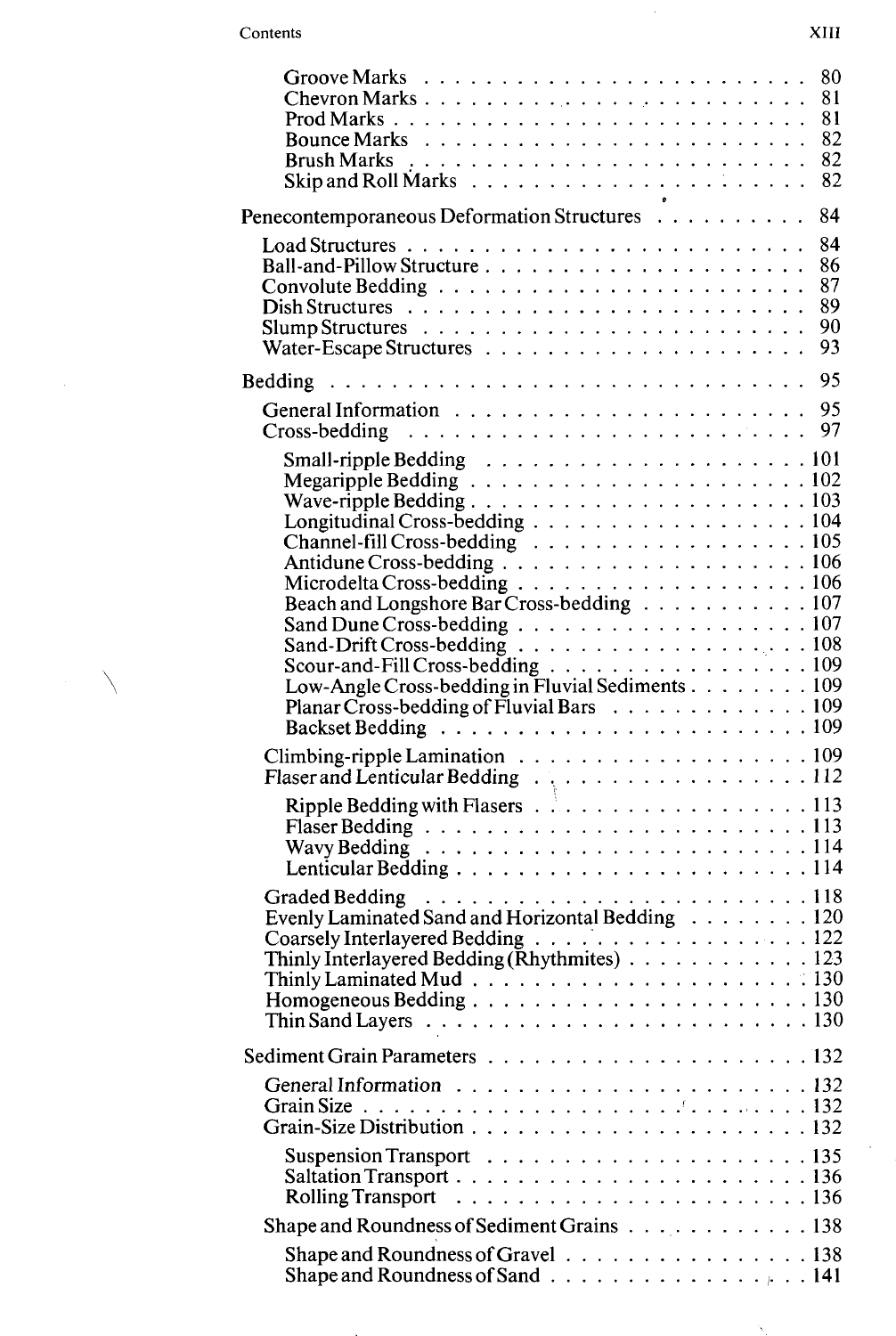| Surface Texture of Sediment Grains 142<br>Primary Fabric or Grain Orientation 145                                                                                                                                                                      |
|--------------------------------------------------------------------------------------------------------------------------------------------------------------------------------------------------------------------------------------------------------|
| Orientation of Organic Remains 148                                                                                                                                                                                                                     |
| Chemical and Mineralogical Parameters 150                                                                                                                                                                                                              |
| Oxidation-Reduction Potential (Eh) 150<br>Temperature $\ldots \ldots \ldots \ldots \ldots \ldots \ldots \ldots \ldots 151$                                                                                                                             |
| Index Minerals $\ldots \ldots \ldots \ldots \ldots \ldots \ldots \ldots \ldots$<br>Color.<br>Trace Elements $\ldots \ldots \ldots \ldots \ldots \ldots \ldots \ldots \ldots \ldots 152$                                                                |
|                                                                                                                                                                                                                                                        |
|                                                                                                                                                                                                                                                        |
| Internal Lebensspuren $\dots \dots \dots \dots \dots \dots \dots \dots \dots \dots \dots 162$<br>Dwelling Structures $\ldots \ldots \ldots \ldots \ldots \ldots \ldots \ldots 162$<br>Characterizing of Environments by Lebensspuren $\dots \dots 165$ |
|                                                                                                                                                                                                                                                        |
| Environmental Reconstructions 175                                                                                                                                                                                                                      |

# Part. II. Modern Environments

| Importance of Sequence in Environmental Reconstruction 181                                                                                                                             |
|----------------------------------------------------------------------------------------------------------------------------------------------------------------------------------------|
|                                                                                                                                                                                        |
| General Information $\ldots \ldots \ldots \ldots \ldots \ldots \ldots \ldots \ldots 185$<br>Interglacial Deposits $\ldots \ldots \ldots \ldots \ldots \ldots \ldots \ldots \ldots 205$ |
| Evidences of Glacial Activity $\ldots \ldots \ldots \ldots \ldots \ldots \ldots 206$                                                                                                   |
| Grain Size Characteristics of Glacial Deposits 206<br>Wind Activity in Outwash Plains 208<br>Ancient Sediments of Glacial Environments 208                                             |
|                                                                                                                                                                                        |
|                                                                                                                                                                                        |

 $\lambda$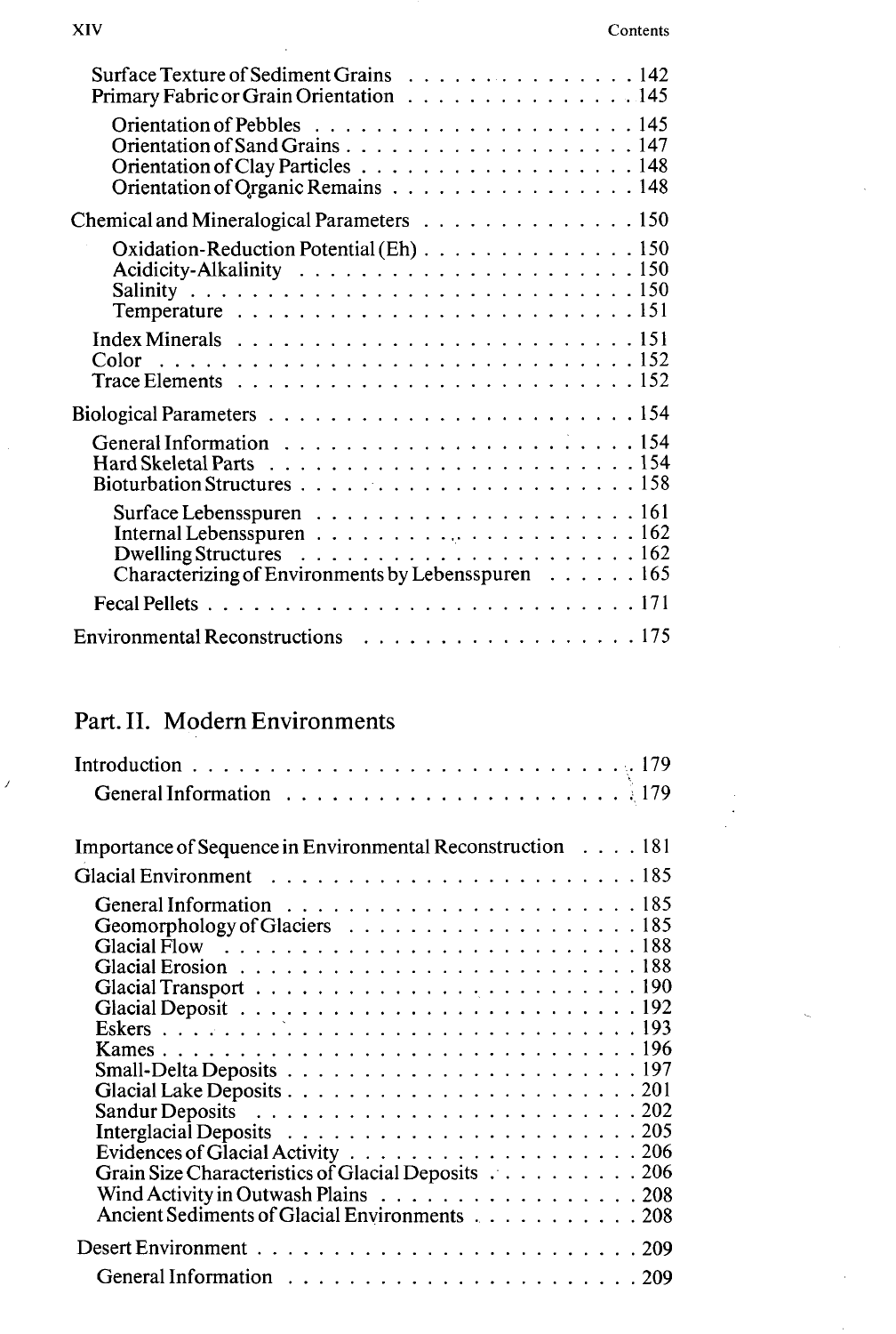$\Delta\sim 10^4$ 

 $\hat{\beta}$ 

| Erosion and Sedimentation Processes in the Desert 210<br>Deposits of Desert Environments 212<br>Desert Lake and Inland Sebkha Deposits 215<br>Sand Drifts and Sand Shadows 221<br>Internal Structure of Sand Dunes 222<br>Grain-size Characteristics of Aeolian Sand Deposits 238<br>Identification of the Desert Environment in Ancient Sediments . 239 |  |
|----------------------------------------------------------------------------------------------------------------------------------------------------------------------------------------------------------------------------------------------------------------------------------------------------------------------------------------------------------|--|
|                                                                                                                                                                                                                                                                                                                                                          |  |
|                                                                                                                                                                                                                                                                                                                                                          |  |
| Criterion for the Recognition of Subaerial Exposure of                                                                                                                                                                                                                                                                                                   |  |
|                                                                                                                                                                                                                                                                                                                                                          |  |
| Ancient Deposits of the Desert Environments 240                                                                                                                                                                                                                                                                                                          |  |
|                                                                                                                                                                                                                                                                                                                                                          |  |
|                                                                                                                                                                                                                                                                                                                                                          |  |
|                                                                                                                                                                                                                                                                                                                                                          |  |
|                                                                                                                                                                                                                                                                                                                                                          |  |
|                                                                                                                                                                                                                                                                                                                                                          |  |
|                                                                                                                                                                                                                                                                                                                                                          |  |
|                                                                                                                                                                                                                                                                                                                                                          |  |
| Rhine River Delta in Lake Constance 247                                                                                                                                                                                                                                                                                                                  |  |
|                                                                                                                                                                                                                                                                                                                                                          |  |
| Distribution of Sedimentary Structures in the Delta Body 250                                                                                                                                                                                                                                                                                             |  |
| Central Basin Plain and Lateral Slope of Lake Constance 250                                                                                                                                                                                                                                                                                              |  |
| Lake Thun, Lake Brienz, and Walensee \ 251                                                                                                                                                                                                                                                                                                               |  |
| The Life in the Lakes $\ldots \ldots \ldots \ldots$                                                                                                                                                                                                                                                                                                      |  |
| Examples of Ancient Lake Deposits 254                                                                                                                                                                                                                                                                                                                    |  |
|                                                                                                                                                                                                                                                                                                                                                          |  |
|                                                                                                                                                                                                                                                                                                                                                          |  |
|                                                                                                                                                                                                                                                                                                                                                          |  |
|                                                                                                                                                                                                                                                                                                                                                          |  |
| Channel Pattern $\ldots \ldots \ldots \ldots \ldots \ldots \ldots \ldots \ldots 258$                                                                                                                                                                                                                                                                     |  |
|                                                                                                                                                                                                                                                                                                                                                          |  |
| <b>Braided Channels</b>                                                                                                                                                                                                                                                                                                                                  |  |
|                                                                                                                                                                                                                                                                                                                                                          |  |
|                                                                                                                                                                                                                                                                                                                                                          |  |
| Compound Bar-Like Features (Channel Bars) 264                                                                                                                                                                                                                                                                                                            |  |
| Form of a Channel and Fluvial Processes 264                                                                                                                                                                                                                                                                                                              |  |
|                                                                                                                                                                                                                                                                                                                                                          |  |
| Fluvial Environments and Their Deposits 265                                                                                                                                                                                                                                                                                                              |  |
| Channel Lag Deposits<br>Point Bar Deposits<br>Context Bar Deposits                                                                                                                                                                                                                                                                                       |  |
|                                                                                                                                                                                                                                                                                                                                                          |  |
| Fine-Grained Point Bar Deposits 269<br>Coarse-Grained Point Bar Deposits 274                                                                                                                                                                                                                                                                             |  |
|                                                                                                                                                                                                                                                                                                                                                          |  |
| Channel Bar and Braided River Deposits 280                                                                                                                                                                                                                                                                                                               |  |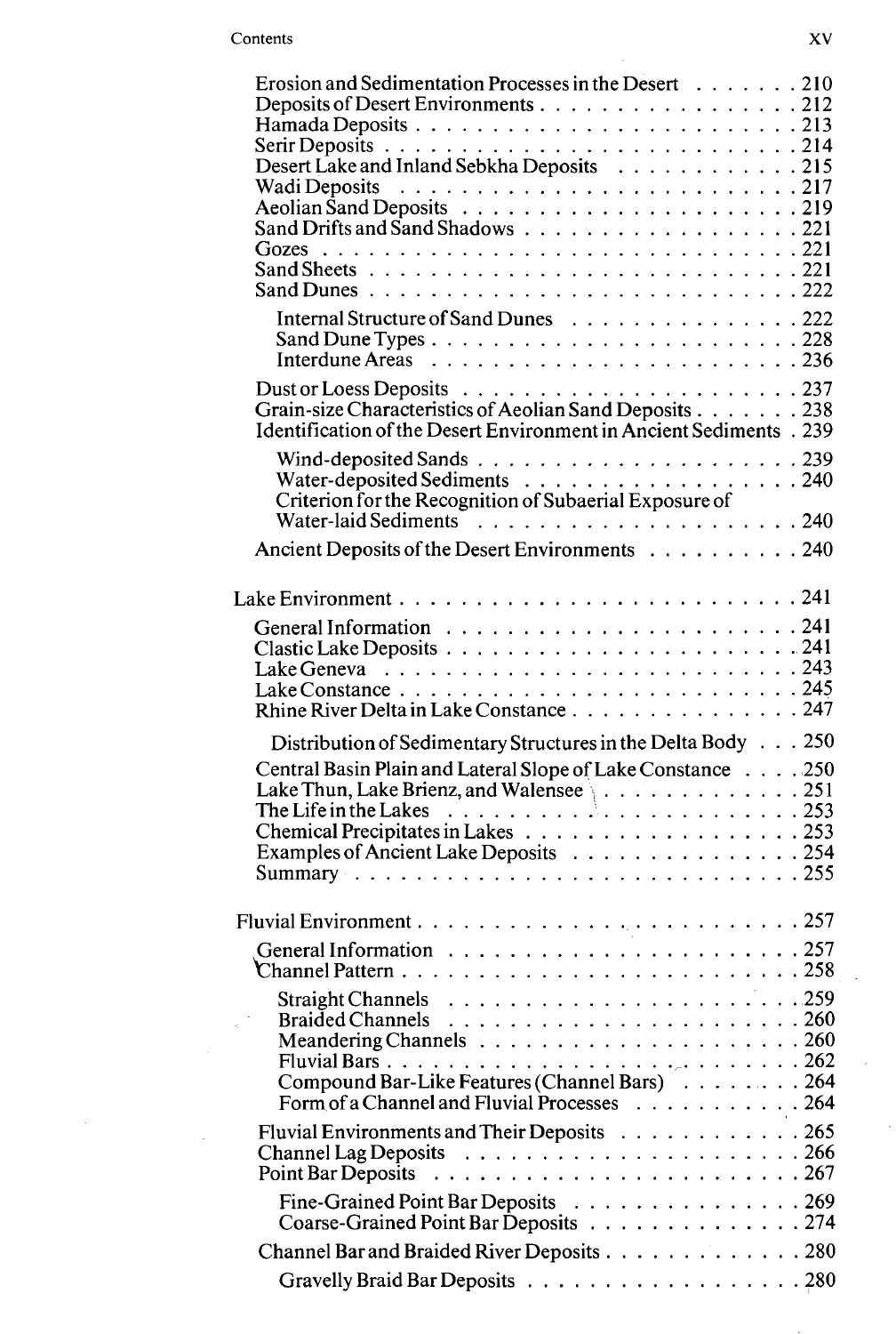| General Characteristics of Gravelly Braided Stream<br>Deposits<br>Development of Sequence<br>$\ldots$ , $\ldots$ , $\ldots$ , $\ldots$ , $\ldots$ , $282$<br>Development of Sequence<br>Fine-Grained Braid Bar Deposits 284 |  |
|-----------------------------------------------------------------------------------------------------------------------------------------------------------------------------------------------------------------------------|--|
| Deposits of Suspended Load Rivers 288<br>Channel-fill Deposits (Cut-off Channels and Lakes) 292                                                                                                                             |  |
| Distribution of Facies in a Fan 303                                                                                                                                                                                         |  |
|                                                                                                                                                                                                                             |  |
| Coastal Plain-Delta Association 306                                                                                                                                                                                         |  |
| Role of Aeolian Sediments in Fluvial Deposits 311<br>Grain-size Characteristics of Fluvial Sediments 311                                                                                                                    |  |
| Estuarine Environment $\ldots \ldots \ldots \ldots \ldots \ldots \ldots \ldots$                                                                                                                                             |  |
| Classification and Hydrography of Estuaries 315<br>Sedimentation and Bioturbation 315                                                                                                                                       |  |
| Deltaic Environment $\ldots \ldots \ldots \ldots \ldots \ldots \ldots \ldots \ldots 321$                                                                                                                                    |  |
| Subenvironments of a Delta $\ldots \ldots \ldots \ldots \ldots \ldots \ldots$ 323                                                                                                                                           |  |
| Subenvironments of Subaerial Topset Deposits 324<br>Subaqueous Topset Deposits and Their Environments 326<br>Deltaic Sand Bodies 328<br>Prodelta Environment $\ldots$ , 333<br>Shelf-mud Environment (Delta Bottomset) 334  |  |
| Development of Repetitive Lateral and Vertical Sequences<br>in a Delta System $\ldots \ldots \ldots \ldots \ldots \ldots \ldots \ldots \ldots \ldots$ 334<br>Examples of Ancient Deposits of the Delta Environment 337      |  |
| The Coast $\dots \dots \dots \dots \dots \dots \dots \dots \dots \dots \dots \dots \dots 339$                                                                                                                               |  |
| Introduction<br>The Coast: Definition and Classification<br>$\ldots \ldots \ldots \ldots \ldots \ldots$ 339<br>Geomorphology of Coastal Sand (Beach) 345                                                                    |  |
| Beach Dynamics and Sediment Transport 347<br>Coastal Sand Dunes350<br>Beach Ridges of the Coast of Nayarit, Mexico 355                                                                                                      |  |
| Chenier Plain of Southwestern Louisiana 356                                                                                                                                                                                 |  |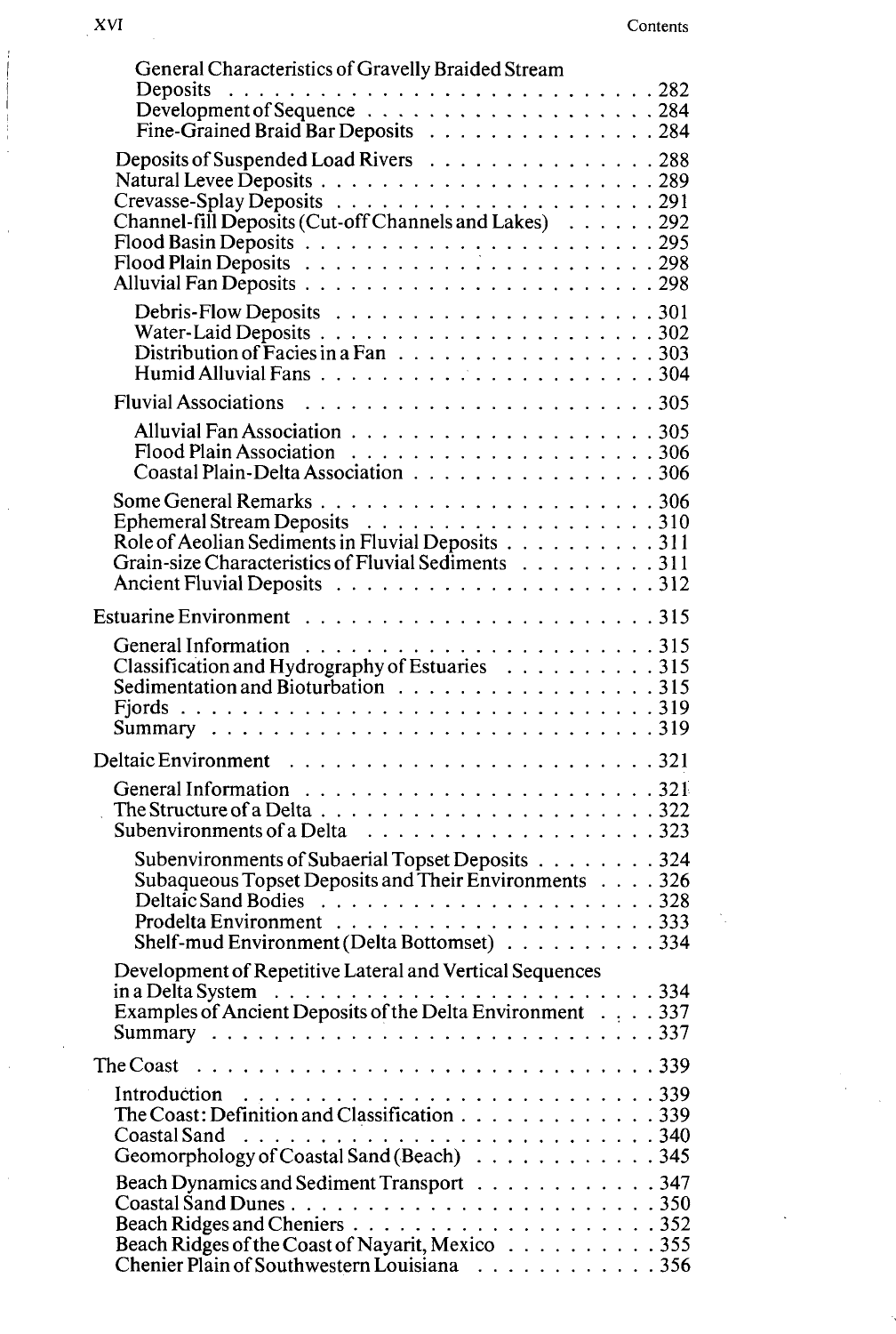#### Contents XVII

 $\mathcal{L}^{\text{max}}_{\text{max}}$ 

| Washover Fans $\ldots \ldots \ldots \ldots \ldots \ldots \ldots \ldots \ldots$<br>Vertical Sequences of Coastal Sand 370                                                                                                            |  |
|-------------------------------------------------------------------------------------------------------------------------------------------------------------------------------------------------------------------------------------|--|
|                                                                                                                                                                                                                                     |  |
| Hydrodynamic Conditions on the Continental Shelf 371<br>Transition Zone $\ldots \ldots \ldots \ldots \ldots \ldots \ldots \ldots \ldots \ldots 373$<br>Sand Deposits on the Continental Shelf 377                                   |  |
| Sand Ribbons377<br>Comet Marks and Sand Shadows 378<br>Examples of Ancient Sand Deposits of the Shelf 381                                                                                                                           |  |
| Examples of Beach-Shelf Profiles from Modern Environments 382                                                                                                                                                                       |  |
|                                                                                                                                                                                                                                     |  |
| Beach Sand-Shelf Mud Profile, Gulf of Gaeta, Mediterranean<br>Sea, Italy $\ldots \ldots \ldots \ldots \ldots \ldots \ldots \ldots \ldots \ldots \ldots \ldots 382$                                                                  |  |
| Channels and Sand Bars (Shoals) - Channels and Sand Tongues,                                                                                                                                                                        |  |
| North Sea $\ldots \ldots \ldots \ldots \ldots \ldots \ldots \ldots \ldots \ldots \ldots$<br>The Channels and Sand Bars (Shoals) of the Outer Jade,                                                                                  |  |
| Sand Tongues (Shoals) and Channels in the Region of                                                                                                                                                                                 |  |
| Nordergründe, North Sea388<br>Profile of the Büsum: Coastal Sand - Transition Zone - Shelf                                                                                                                                          |  |
|                                                                                                                                                                                                                                     |  |
| Shelf Mud with Storm Sand Layers 395                                                                                                                                                                                                |  |
| Profiles of the Two East Frisian Barrier Islands, Norderney<br>Galveston Island (Gulf of Mexico, U.S.A.) 398<br>Beach Profile of a High-energy Coast, Oregon, U.S.A. 400<br>A "High-Energy" Beach-to-Offshore Sequence, California, |  |
| Beach-Shelf Profile, Sapelo Island, Georgia, U.S.A. 405                                                                                                                                                                             |  |
| Distribution of Sedimentary Structures 406<br>Distribution of Trace Fossils 409                                                                                                                                                     |  |
| Beach-to-Offshore Profile on Gravelly Coasts, Costa Brava,                                                                                                                                                                          |  |
| $\hat{\text{Coastal Upwelling}}$ 412<br>Examples of Ancient Coastal Sand and Shelf Sediments 415                                                                                                                                    |  |
|                                                                                                                                                                                                                                     |  |
| Distribution of Sediment and Sedimentary Structures 425<br>Example of a Modern Coastal Lagoon 425                                                                                                                                   |  |
|                                                                                                                                                                                                                                     |  |

 $\mathcal{S}_1$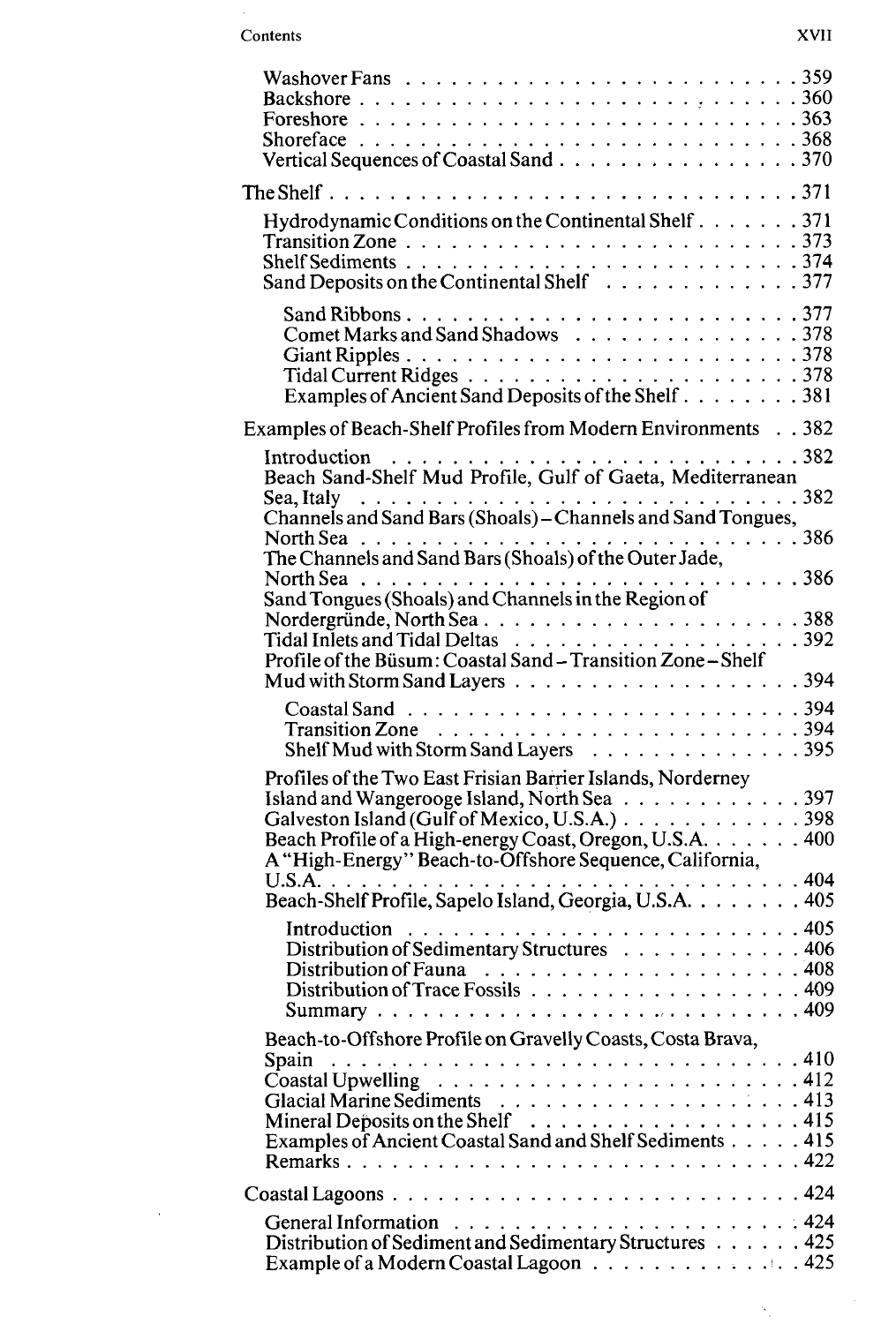| Tidal Delta and Algal-bound Sand Flats 427                                                                          |  |
|---------------------------------------------------------------------------------------------------------------------|--|
| Lagoonal Bottom (Subtidal Pond) 427                                                                                 |  |
|                                                                                                                     |  |
|                                                                                                                     |  |
|                                                                                                                     |  |
| Marsh428                                                                                                            |  |
|                                                                                                                     |  |
| Examples of Ancient Lagoonal Sediments 428                                                                          |  |
|                                                                                                                     |  |
|                                                                                                                     |  |
| Tidal Flats $\ldots \ldots \ldots \ldots \ldots \ldots \ldots \ldots \ldots \ldots \ldots$                          |  |
|                                                                                                                     |  |
| Physiography and Morphology. 431                                                                                    |  |
| Type of Bedding in Tidal Flat Sediments 432                                                                         |  |
|                                                                                                                     |  |
|                                                                                                                     |  |
|                                                                                                                     |  |
|                                                                                                                     |  |
|                                                                                                                     |  |
| Horizontal and Vertical Sequences of Tidal Flat Deposits and                                                        |  |
|                                                                                                                     |  |
| The Tidal Flats of Saint-Michel $\ldots \ldots \ldots \ldots \ldots \ldots$                                         |  |
|                                                                                                                     |  |
|                                                                                                                     |  |
| The Saltmarsh $\ldots \ldots \ldots \ldots \ldots \ldots \ldots \ldots \ldots$                                      |  |
|                                                                                                                     |  |
|                                                                                                                     |  |
| Diagnostic Features of Tidal Flat Deposits 454                                                                      |  |
|                                                                                                                     |  |
| Continental Margin, Slope and Ocean Basin 457                                                                       |  |
|                                                                                                                     |  |
| General Information<br>Major Units of Continental Margins<br>$\ldots \ldots \ldots \ldots \ldots \ldots \ldots 457$ |  |
|                                                                                                                     |  |
| Tectonic or Erosional Type of Continental Margin 459                                                                |  |
| Depositional Continental Margins 459                                                                                |  |
| Submarine Canyons and Fan Valleys $\ldots$ 462                                                                      |  |
| Transport System in the Continental Shelf, Margin and                                                               |  |
| Ocean Basins $\ldots \ldots \ldots \ldots \ldots \ldots \ldots \ldots \ldots \ldots \ldots$                         |  |
| Fluvial Mixed Transport and Separation of Sand and                                                                  |  |
|                                                                                                                     |  |
|                                                                                                                     |  |
| Turbidite Deposits<br>Transport and Deposition of Sand<br>Note: All Allen No. 1999                                  |  |
| Tansport and Deposition of Sand-Debris Flow and Pebbly                                                              |  |
|                                                                                                                     |  |
| Deposition in Submarine Canyons and Deep-Sea Fan Regions . 472                                                      |  |
| Examples of Ancient Deep-Sea Fan and Fan Valley Deposits 477                                                        |  |
| Low-velocity, Low-density Turbidity Currents 479                                                                    |  |
| Contour Currents and Contourites 482                                                                                |  |
| Large-scale Gravity Slide and Slump Deposits 485                                                                    |  |
| Deep-Sea Sediments: Recent and Ancient 486                                                                          |  |
|                                                                                                                     |  |
|                                                                                                                     |  |